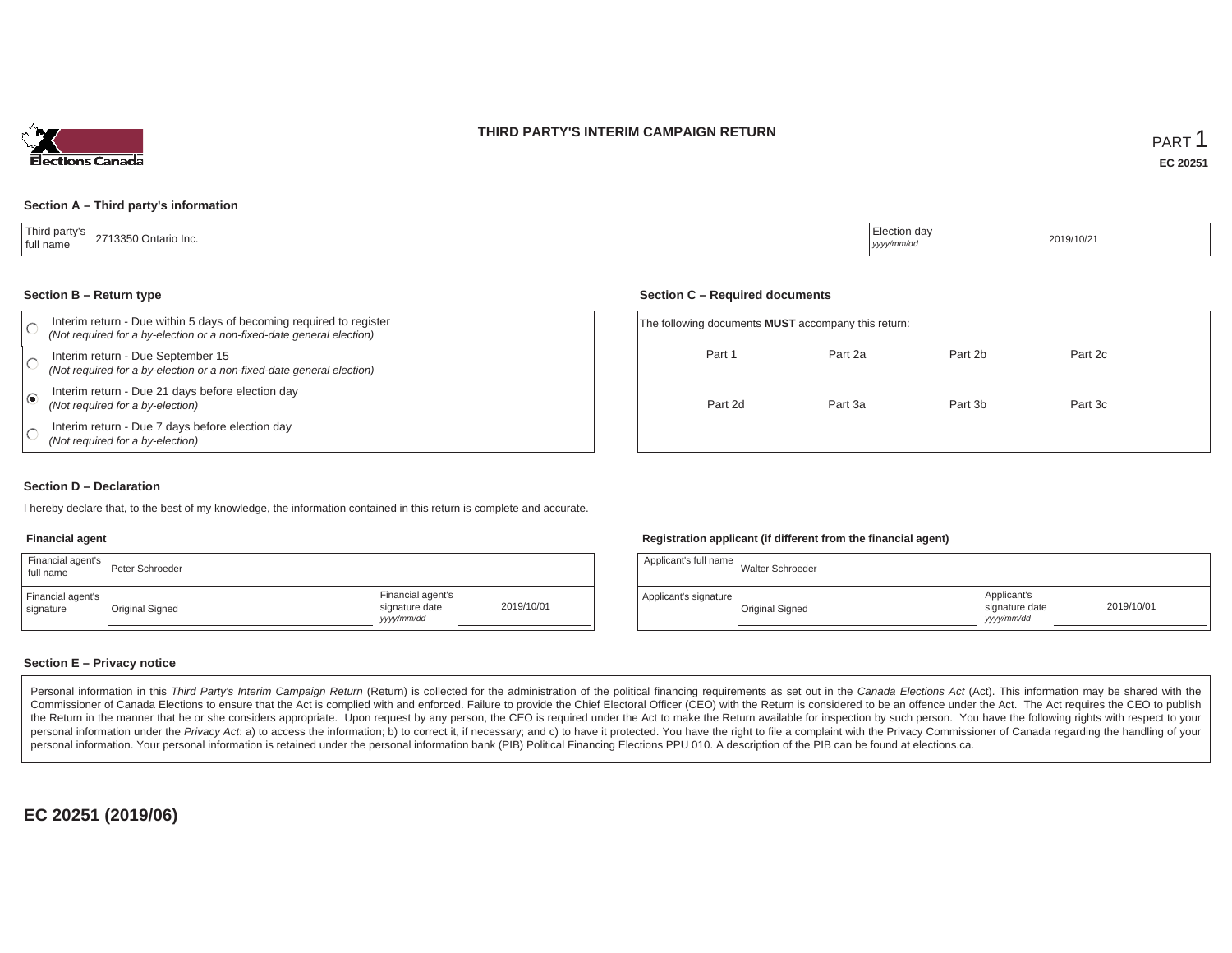

### **THIRD PARTY'S INTERIM CAMPAIGN RETURN THIRD PARTY'S INTERIM CAMPAIGN RETURN<br>Statement of monetary contributions received PART 2a**

| No.                                                                                 |  | Full name        | Street<br>no. | <b>Street</b> | Apt. | City    | Prov./<br>Terr. | Postal<br>code | Date<br>received<br>yyyy/mm/dd                                                 | Individual | Business /<br>Commercial<br>organization | Government | <b>Trade union</b> | Corporation<br>without share<br>capital | Unincorporated<br>organization or<br>association |
|-------------------------------------------------------------------------------------|--|------------------|---------------|---------------|------|---------|-----------------|----------------|--------------------------------------------------------------------------------|------------|------------------------------------------|------------|--------------------|-----------------------------------------|--------------------------------------------------|
|                                                                                     |  |                  |               |               |      |         |                 |                |                                                                                | \$         | \$                                       | \$         | $\mathsf{s}$       | \$                                      | \$                                               |
|                                                                                     |  | Walter Schroeder |               |               |      | Toronto | ON              | M5P2P7         | 2019/09/09                                                                     | 504,000.00 |                                          |            |                    |                                         |                                                  |
|                                                                                     |  |                  |               |               |      |         |                 |                |                                                                                |            |                                          |            |                    |                                         |                                                  |
|                                                                                     |  |                  |               |               |      |         |                 |                |                                                                                |            |                                          |            |                    |                                         |                                                  |
|                                                                                     |  |                  |               |               |      |         |                 |                |                                                                                |            |                                          |            |                    |                                         |                                                  |
|                                                                                     |  |                  |               |               |      |         |                 |                |                                                                                |            |                                          |            |                    |                                         |                                                  |
|                                                                                     |  |                  |               |               |      |         |                 |                |                                                                                |            |                                          |            |                    |                                         |                                                  |
|                                                                                     |  |                  |               |               |      |         |                 |                |                                                                                |            |                                          |            |                    |                                         |                                                  |
|                                                                                     |  |                  |               |               |      |         |                 |                |                                                                                |            |                                          |            |                    |                                         |                                                  |
|                                                                                     |  |                  |               |               |      |         |                 |                |                                                                                |            |                                          |            |                    |                                         |                                                  |
|                                                                                     |  |                  |               |               |      |         |                 |                |                                                                                |            |                                          |            |                    |                                         |                                                  |
|                                                                                     |  |                  |               |               |      |         |                 |                |                                                                                |            |                                          |            |                    |                                         |                                                  |
|                                                                                     |  |                  |               |               |      |         |                 |                |                                                                                |            |                                          |            |                    |                                         |                                                  |
|                                                                                     |  |                  |               |               |      |         |                 |                |                                                                                |            |                                          |            |                    |                                         |                                                  |
|                                                                                     |  |                  |               |               |      |         |                 |                |                                                                                |            |                                          |            |                    |                                         |                                                  |
|                                                                                     |  |                  |               |               |      |         |                 |                | Totals carried forward from previous page \$                                   | 0.00       |                                          |            |                    |                                         |                                                  |
|                                                                                     |  |                  |               |               |      |         |                 |                | Total amount of monetary contributions by contributors who gave over \$200 (A) | 504,000.00 |                                          |            |                    |                                         |                                                  |
|                                                                                     |  |                  |               |               |      |         |                 |                | Number of contributors who gave over \$200                                     |            |                                          |            |                    |                                         |                                                  |
| Total amount of monetary contributions by contributors who gave \$200 or less $(B)$ |  |                  |               |               |      |         |                 | 0.00           |                                                                                |            |                                          |            |                    |                                         |                                                  |
| Number of contributors who gave \$200 or less                                       |  |                  |               |               |      |         | $\Omega$        |                |                                                                                |            |                                          |            |                    |                                         |                                                  |
|                                                                                     |  |                  |               |               |      |         |                 |                | Total amount of all monetary contributions (A+B)                               | 504,000.00 |                                          |            |                    |                                         |                                                  |
|                                                                                     |  |                  |               |               |      |         |                 |                | Number of contributors who gave monetary contributions                         |            |                                          |            |                    |                                         |                                                  |
|                                                                                     |  |                  |               |               |      |         |                 |                |                                                                                |            |                                          |            |                    |                                         |                                                  |

| <sup>1</sup> Third<br>I party | $\sim$<br>-Inc.<br>ontario 1 | 2019/10/2<br>,,,,, | Page<br>ັ |
|-------------------------------|------------------------------|--------------------|-----------|
|-------------------------------|------------------------------|--------------------|-----------|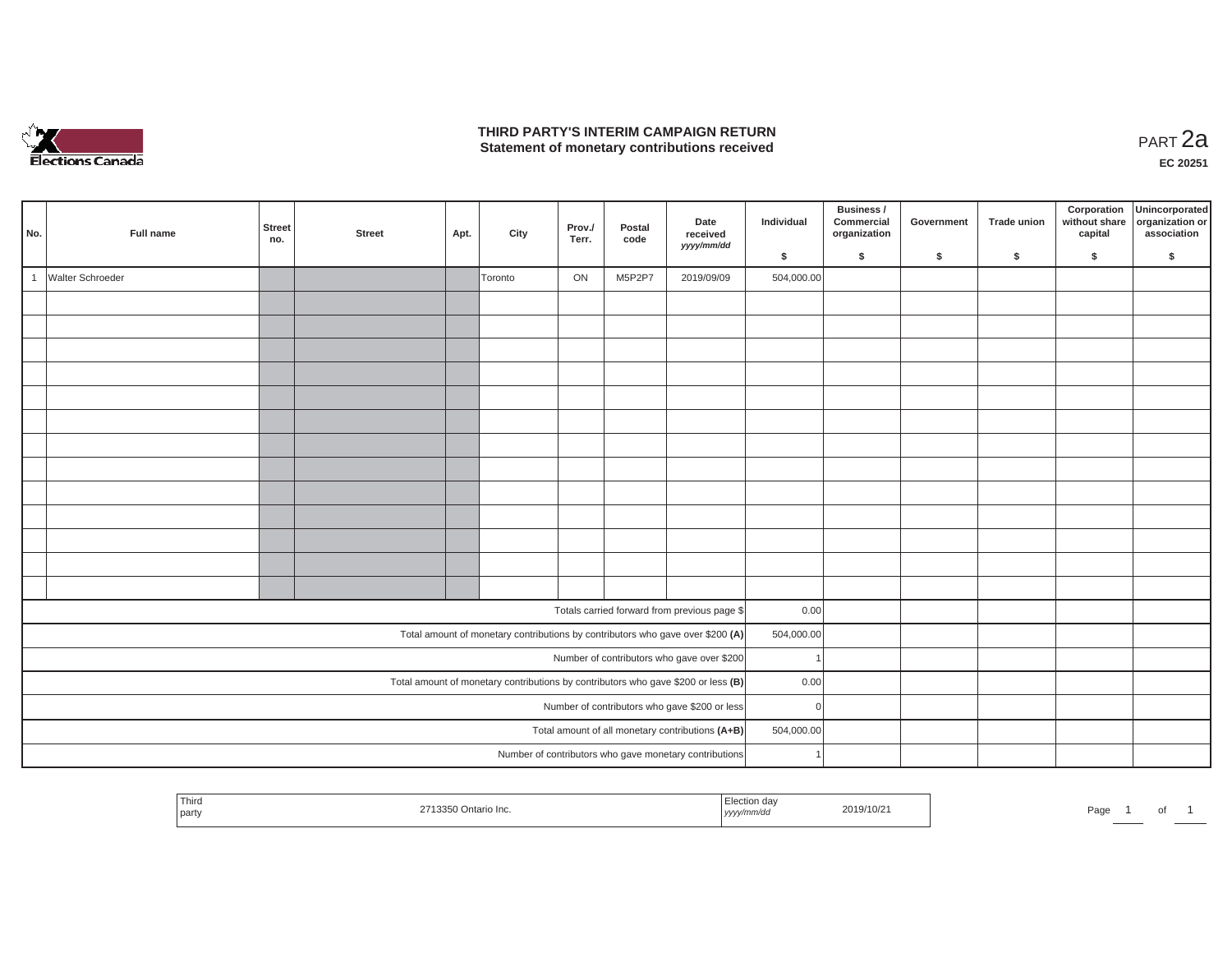

### **THIRD PARTY'S INTERIM CAMPAIGN RETURN**  THIRD PARTY'S INTERIM CAMPAIGN RETURN<br>Statement of non-monetary contributions received<br>**PART 2**b

**EC 20251**

| No. | Full name | Street<br>no. | <b>Street</b> | Apt. | City | Prov./<br>Terr. | Postal<br>code | Date<br>received<br>yyyy/mm/dd                                                        | Individual | Business /<br>Commercial<br>organization | Government | Trade union | Corporation<br>capital | Unincorporated<br>without share organization or<br>association |
|-----|-----------|---------------|---------------|------|------|-----------------|----------------|---------------------------------------------------------------------------------------|------------|------------------------------------------|------------|-------------|------------------------|----------------------------------------------------------------|
|     |           |               |               |      |      |                 |                |                                                                                       | \$         | $\mathsf{s}$                             | \$         | $\sqrt{2}$  | \$                     | \$                                                             |
|     |           |               |               |      |      |                 |                |                                                                                       |            |                                          |            |             |                        |                                                                |
|     |           |               |               |      |      |                 |                |                                                                                       |            |                                          |            |             |                        |                                                                |
|     |           |               |               |      |      |                 |                |                                                                                       |            |                                          |            |             |                        |                                                                |
|     |           |               |               |      |      |                 |                |                                                                                       |            |                                          |            |             |                        |                                                                |
|     |           |               |               |      |      |                 |                |                                                                                       |            |                                          |            |             |                        |                                                                |
|     |           |               |               |      |      |                 |                |                                                                                       |            |                                          |            |             |                        |                                                                |
|     |           |               |               |      |      |                 |                |                                                                                       |            |                                          |            |             |                        |                                                                |
|     |           |               |               |      |      |                 |                |                                                                                       |            |                                          |            |             |                        |                                                                |
|     |           |               |               |      |      |                 |                |                                                                                       |            |                                          |            |             |                        |                                                                |
|     |           |               |               |      |      |                 |                |                                                                                       |            |                                          |            |             |                        |                                                                |
|     |           |               |               |      |      |                 |                |                                                                                       |            |                                          |            |             |                        |                                                                |
|     |           |               |               |      |      |                 |                |                                                                                       |            |                                          |            |             |                        |                                                                |
|     |           |               |               |      |      |                 |                |                                                                                       |            |                                          |            |             |                        |                                                                |
|     |           |               |               |      |      |                 |                |                                                                                       |            |                                          |            |             |                        |                                                                |
|     |           |               |               |      |      |                 |                |                                                                                       |            |                                          |            |             |                        |                                                                |
|     |           |               |               |      |      |                 |                | Totals carried forward from previous page \$                                          |            |                                          |            |             |                        |                                                                |
|     |           |               |               |      |      |                 |                | Total amount of non-monetary contributions by contributors who gave over \$200 (A)    |            |                                          |            |             |                        |                                                                |
|     |           |               |               |      |      |                 |                | Number of contributors who gave over \$200                                            |            |                                          |            |             |                        |                                                                |
|     |           |               |               |      |      |                 |                | Total amount of non-monetary contributions by contributors who gave \$200 or less (B) |            |                                          |            |             |                        |                                                                |
|     |           |               |               |      |      |                 |                | Number of contributors who gave \$200 or less                                         |            |                                          |            |             |                        |                                                                |
|     |           |               |               |      |      |                 |                | Total amount of all non-monetary contributions (A+B)                                  |            |                                          |            |             |                        |                                                                |
|     |           |               |               |      |      |                 |                | Number of contributors who gave non-monetary contributions                            |            |                                          |            |             |                        |                                                                |
|     |           |               |               |      |      |                 |                |                                                                                       |            |                                          |            |             |                        |                                                                |

| Third<br>party | 2742<br>Ontario Inc.<br>スストル<br>. | ction<br>ua<br>2019/10/2<br>iriyaa<br>, yyyyı | Pag.<br>ັບເ |
|----------------|-----------------------------------|-----------------------------------------------|-------------|
|----------------|-----------------------------------|-----------------------------------------------|-------------|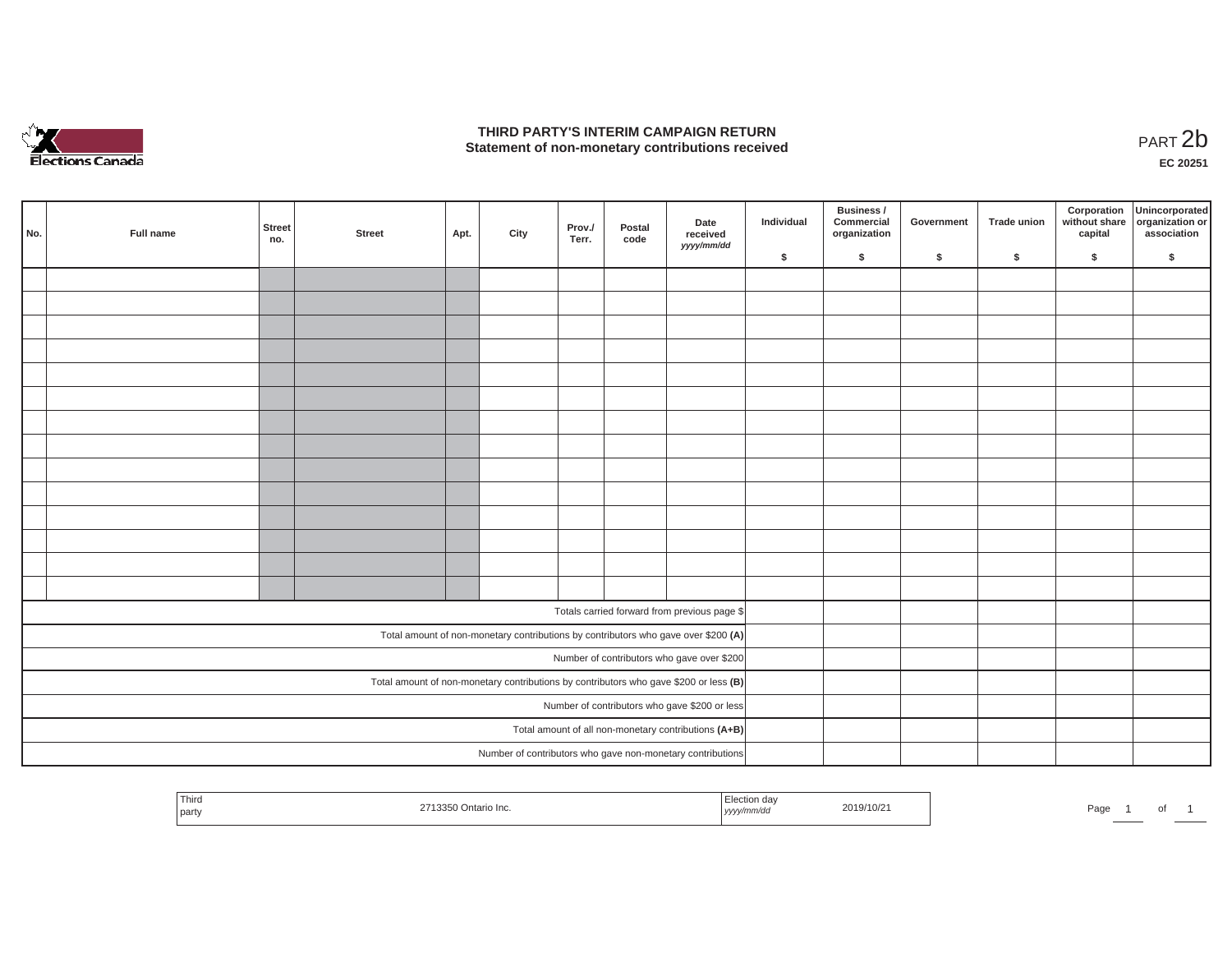

#### **THIRD PARTY'S INTERIM CAMPAIGN RETURN**  RD PARTY'S INTERIM CAMPAIGN RETURN<br>Statement of operating loans received **PART 2c**

**EC 20251**

| No. | Full name | <b>Street</b><br>no. | <b>Street</b> | Apt. | City | Prov./<br>Terr. | Postal<br>code | Date<br>received<br>yyyy/mm/dd                                    | Individual | Business /<br>Commercial<br>organization | Government | Trade union | Corporation<br>capital | Unincorporated<br>without share organization or<br>association |
|-----|-----------|----------------------|---------------|------|------|-----------------|----------------|-------------------------------------------------------------------|------------|------------------------------------------|------------|-------------|------------------------|----------------------------------------------------------------|
|     |           |                      |               |      |      |                 |                |                                                                   | \$         | \$                                       | \$         | \$          | \$                     | \$                                                             |
|     |           |                      |               |      |      |                 |                |                                                                   |            |                                          |            |             |                        |                                                                |
|     |           |                      |               |      |      |                 |                |                                                                   |            |                                          |            |             |                        |                                                                |
|     |           |                      |               |      |      |                 |                |                                                                   |            |                                          |            |             |                        |                                                                |
|     |           |                      |               |      |      |                 |                |                                                                   |            |                                          |            |             |                        |                                                                |
|     |           |                      |               |      |      |                 |                |                                                                   |            |                                          |            |             |                        |                                                                |
|     |           |                      |               |      |      |                 |                |                                                                   |            |                                          |            |             |                        |                                                                |
|     |           |                      |               |      |      |                 |                |                                                                   |            |                                          |            |             |                        |                                                                |
|     |           |                      |               |      |      |                 |                |                                                                   |            |                                          |            |             |                        |                                                                |
|     |           |                      |               |      |      |                 |                |                                                                   |            |                                          |            |             |                        |                                                                |
|     |           |                      |               |      |      |                 |                |                                                                   |            |                                          |            |             |                        |                                                                |
|     |           |                      |               |      |      |                 |                |                                                                   |            |                                          |            |             |                        |                                                                |
|     |           |                      |               |      |      |                 |                |                                                                   |            |                                          |            |             |                        |                                                                |
|     |           |                      |               |      |      |                 |                |                                                                   |            |                                          |            |             |                        |                                                                |
|     |           |                      |               |      |      |                 |                |                                                                   |            |                                          |            |             |                        |                                                                |
|     |           |                      |               |      |      |                 |                | Totals carried forward from previous page \$                      |            |                                          |            |             |                        |                                                                |
|     |           |                      |               |      |      |                 |                | Total amount of loans by lenders who provided over \$200 (A)      |            |                                          |            |             |                        |                                                                |
|     |           |                      |               |      |      |                 |                | Number of lenders who provided over \$200                         |            |                                          |            |             |                        |                                                                |
|     |           |                      |               |      |      |                 |                | Total amount of loans by lenders who provided \$200 or less $(B)$ |            |                                          |            |             |                        |                                                                |
|     |           |                      |               |      |      |                 |                | Number of lenders who provided \$200 or less                      |            |                                          |            |             |                        |                                                                |
|     |           |                      |               |      |      |                 |                | Total amount of all loans (A+B)                                   |            |                                          |            |             |                        |                                                                |
|     |           |                      |               |      |      |                 |                | Number of all lenders who provided loans                          |            |                                          |            |             |                        |                                                                |

| Thiro<br>Election dav<br>2019/10/21<br>2713350 Ontario Inc.<br>party<br>yyyy/mm/aa | Page |
|------------------------------------------------------------------------------------|------|
|------------------------------------------------------------------------------------|------|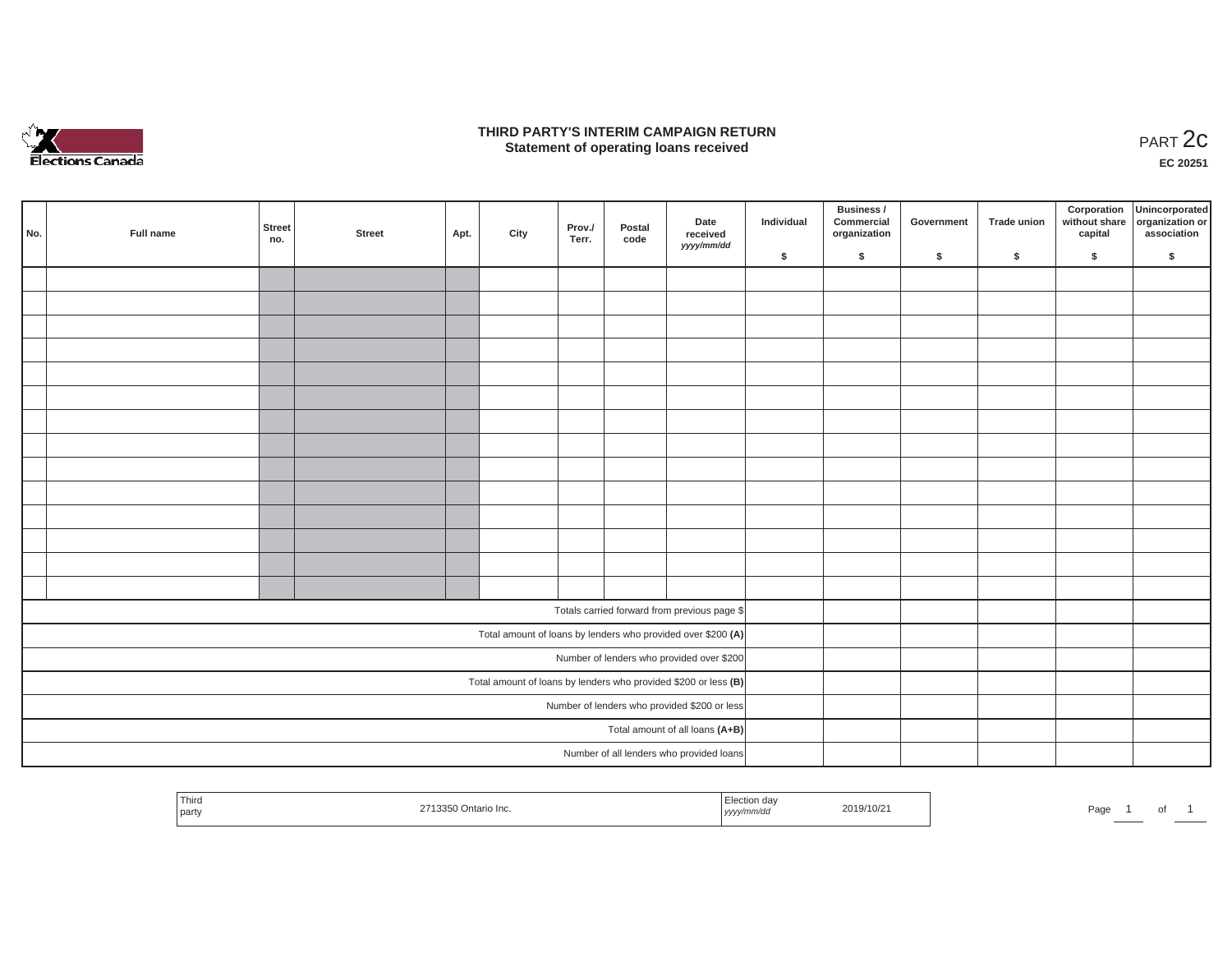

## **THIRD PARTY'S INTERIM CAMPAIGN RETURN SUMMARY STATE SUMMARY OF A SUMMARY OF A SUMMARY OF A SUMMARY OF A SUMMARY OF A SUMMARY OF A SUMMARY OF A SUMMA**<br> **Summary of inflows**

| No.   | Type of contributor / lender                    | <b>Monetary</b><br>contributions<br>(Part 2a)<br>\$ | Non-monetary<br>contributions<br>(Part 2b)<br>\$ | Loans<br>(Part 2c)<br>\$ | Total<br>\$ | Number of<br>contributors and<br>lenders |  |  |  |
|-------|-------------------------------------------------|-----------------------------------------------------|--------------------------------------------------|--------------------------|-------------|------------------------------------------|--|--|--|
|       | 1.   Individuals                                | 504,000.00                                          |                                                  |                          | 504,000.00  |                                          |  |  |  |
|       | 2. Businesses / Commercial organizations        |                                                     |                                                  |                          |             |                                          |  |  |  |
| 3.    | Governments                                     |                                                     |                                                  |                          |             |                                          |  |  |  |
| 4.    | Trade unions                                    |                                                     |                                                  |                          |             |                                          |  |  |  |
| 5.    | Corporations without share capital              |                                                     |                                                  |                          |             |                                          |  |  |  |
|       | 6. Unincorporated organizations or associations |                                                     |                                                  |                          |             |                                          |  |  |  |
|       | 7. $\boxed{\text{Total (items 1 to 6)}}$        |                                                     |                                                  |                          | 504,000.00  |                                          |  |  |  |
| Total |                                                 |                                                     |                                                  |                          |             |                                          |  |  |  |
| 8.    | Amount of third party's resources used          |                                                     |                                                  |                          | 341,451.00  |                                          |  |  |  |
| 9.    | Grand total (items 7 and 8)                     |                                                     |                                                  |                          | 162,459.00  |                                          |  |  |  |

| Third<br>party | 1356<br>Ontario Inc. | Election da∖<br>yyyy/mm/dd | 2019/10/21 |
|----------------|----------------------|----------------------------|------------|
|----------------|----------------------|----------------------------|------------|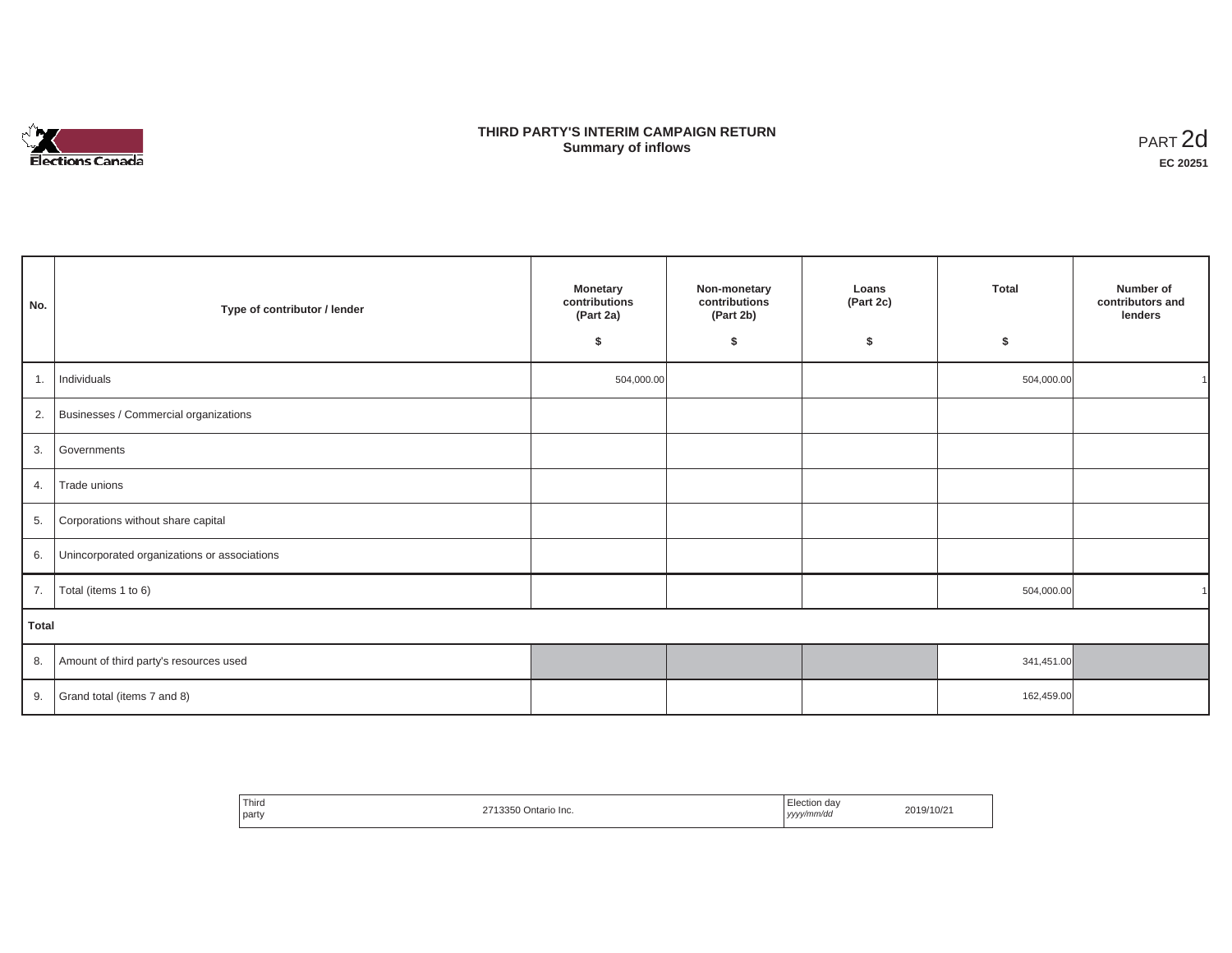

# **THIRD PARTY'S INTERIM CAMPAIGN RETURN Statement of expenses incurred for regulated activities that take place during the pre-election period**  *(Only applicable to a fixed-date general election)*

<code>PART $3$ a</code> **EC 20251**

For a list of expense types, expense categories and expense subcategories, refer to Annex II in the Instructions.

| No. | Date<br>incurred<br>yyyy/mm/dd | ED Code<br>(if applicable) | Supplier       | Expense type                                     | Expense<br>category | Expense<br>subcategory | <b>Starting date</b><br>of activity,<br>advertisement<br>or survey<br>yyyy/mm/dd | <b>Ending date</b><br>of activity,<br>advertisement<br>or survey<br>yyyy/mm/dd | Place of activity or<br>advertisement        | <b>Expense amount</b><br>\$ |
|-----|--------------------------------|----------------------------|----------------|--------------------------------------------------|---------------------|------------------------|----------------------------------------------------------------------------------|--------------------------------------------------------------------------------|----------------------------------------------|-----------------------------|
|     | 2019/08/01                     |                            | Navigator Ltd. | Salaries, wages & consulting fee Consulting Fees |                     | Consulting Fees        | 2019/08/01                                                                       |                                                                                | Toronto                                      | 10,418.50                   |
|     |                                |                            |                |                                                  |                     |                        |                                                                                  |                                                                                |                                              |                             |
|     |                                |                            |                |                                                  |                     |                        |                                                                                  |                                                                                |                                              |                             |
|     |                                |                            |                |                                                  |                     |                        |                                                                                  |                                                                                |                                              |                             |
|     |                                |                            |                |                                                  |                     |                        |                                                                                  |                                                                                |                                              |                             |
|     |                                |                            |                |                                                  |                     |                        |                                                                                  |                                                                                |                                              |                             |
|     |                                |                            |                |                                                  |                     |                        |                                                                                  |                                                                                |                                              |                             |
|     |                                |                            |                |                                                  |                     |                        |                                                                                  |                                                                                |                                              |                             |
|     |                                |                            |                |                                                  |                     |                        |                                                                                  |                                                                                |                                              |                             |
|     |                                |                            |                |                                                  |                     |                        |                                                                                  |                                                                                |                                              |                             |
|     |                                |                            |                |                                                  |                     |                        |                                                                                  |                                                                                |                                              |                             |
|     |                                |                            |                |                                                  |                     |                        |                                                                                  |                                                                                |                                              |                             |
|     |                                |                            |                |                                                  |                     |                        |                                                                                  |                                                                                |                                              |                             |
|     |                                |                            |                |                                                  |                     |                        |                                                                                  |                                                                                |                                              |                             |
|     |                                |                            |                |                                                  |                     |                        |                                                                                  |                                                                                |                                              |                             |
|     |                                |                            |                |                                                  |                     |                        |                                                                                  |                                                                                |                                              |                             |
|     |                                |                            |                |                                                  |                     |                        |                                                                                  |                                                                                |                                              |                             |
|     |                                |                            |                |                                                  |                     |                        |                                                                                  |                                                                                | Totals carried forward from previous page \$ |                             |
|     |                                |                            |                |                                                  |                     |                        |                                                                                  |                                                                                | Total \$                                     | 10,418.50                   |

| THIO<br>party | . | $219/10/z$ .<br>.<br>. | aus<br>. |
|---------------|---|------------------------|----------|
|---------------|---|------------------------|----------|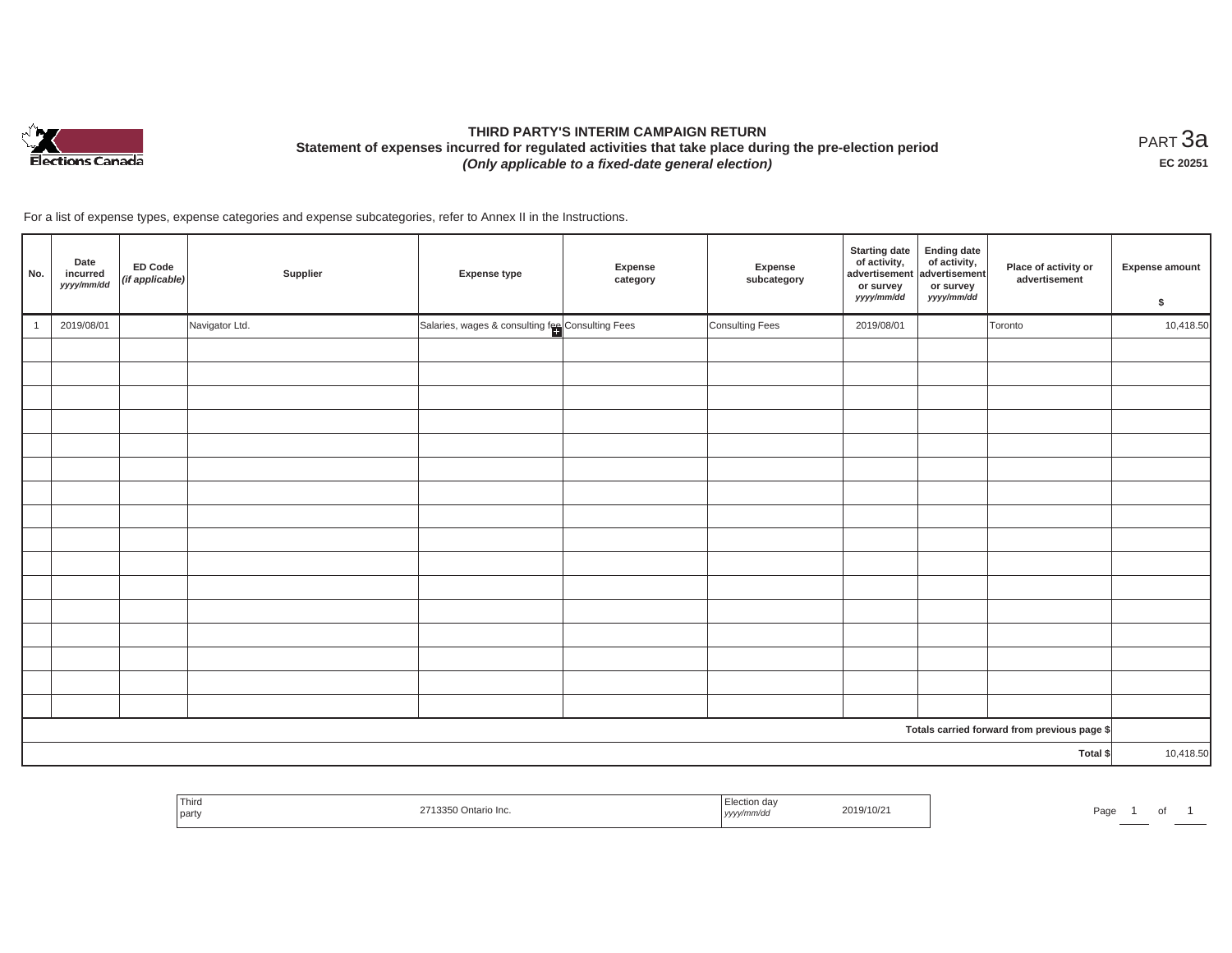

## **THIRD PARTY'S INTERIM CAMPAIGN RETURN Statement of expenses incurred for regulated activities that take place during the election period**<br>РАRТ  $3\mathrm{b}$

**EC 20251**

For a list of expense types, expense categories and expense subcategories, refer to Annex II in the Instructions.

| No.            | Date<br>incurred<br>yyyy/mm/dd | <b>ED Code</b><br>(if applicable) | Supplier        | <b>Expense type</b>                               | Expense<br>category     | Expense<br>subcategory     | <b>Starting date</b><br>of activity,<br>advertisement<br>or survey<br>yyyy/mm/dd | <b>Ending date</b><br>of activity,<br>advertisement<br>or survey<br>yyyy/mm/dd | Place of activity or<br>advertisement        | <b>Expense amount</b><br>\$ |
|----------------|--------------------------------|-----------------------------------|-----------------|---------------------------------------------------|-------------------------|----------------------------|----------------------------------------------------------------------------------|--------------------------------------------------------------------------------|----------------------------------------------|-----------------------------|
|                | 2019/09/18                     |                                   | First On Colour | Election Advertising                              | Advertising             | Print Media                | 2019/09/18                                                                       |                                                                                | Calgary, Edmonton                            | 2,484.30                    |
|                | 2019/09/16                     |                                   | Exodus          | Election Advertising                              | Advertising             | Print Media                | 2019/09/18                                                                       |                                                                                | Toronto                                      | 2,403.00                    |
| $\overline{2}$ |                                |                                   |                 |                                                   |                         |                            |                                                                                  |                                                                                |                                              |                             |
| 3              | 2019/09/11                     |                                   | Navigator Ltd.  | Salaries, wages & consulting fees Consulting Fees |                         | Consulting Fees            | 2019/09/11                                                                       |                                                                                | Toronto                                      | 19,899.50                   |
| $\overline{4}$ | 2019/09/23                     |                                   | Navigator Ltd.  | Election Advertising                              | <b>Production Costs</b> | Production cost for videos | 2019/09/27                                                                       |                                                                                | National/Online                              | 11,250.00                   |
| 5              | 2019/09/27                     |                                   | Navigator Ltd.  | Election Advertising                              | Placement costs         | Placement costs            | 2019/09/27                                                                       |                                                                                | National Online                              | 67,500.00                   |
|                |                                |                                   |                 |                                                   |                         |                            |                                                                                  |                                                                                |                                              |                             |
|                |                                |                                   |                 |                                                   |                         |                            |                                                                                  |                                                                                |                                              |                             |
|                |                                |                                   |                 |                                                   |                         |                            |                                                                                  |                                                                                |                                              |                             |
|                |                                |                                   |                 |                                                   |                         |                            |                                                                                  |                                                                                |                                              |                             |
|                |                                |                                   |                 |                                                   |                         |                            |                                                                                  |                                                                                |                                              |                             |
|                |                                |                                   |                 |                                                   |                         |                            |                                                                                  |                                                                                |                                              |                             |
|                |                                |                                   |                 |                                                   |                         |                            |                                                                                  |                                                                                |                                              |                             |
|                |                                |                                   |                 |                                                   |                         |                            |                                                                                  |                                                                                |                                              |                             |
|                |                                |                                   |                 |                                                   |                         |                            |                                                                                  |                                                                                |                                              |                             |
|                |                                |                                   |                 |                                                   |                         |                            |                                                                                  |                                                                                |                                              |                             |
|                |                                |                                   |                 |                                                   |                         |                            |                                                                                  |                                                                                |                                              |                             |
|                |                                |                                   |                 |                                                   |                         |                            |                                                                                  |                                                                                |                                              |                             |
|                |                                |                                   |                 |                                                   |                         |                            |                                                                                  |                                                                                |                                              |                             |
|                |                                |                                   |                 |                                                   |                         |                            |                                                                                  |                                                                                | Totals carried forward from previous page \$ | 10,418.50                   |
|                |                                |                                   |                 |                                                   |                         |                            |                                                                                  |                                                                                | Total \$                                     | 113,995.30                  |

| Thira<br>Ontario Inc.<br>party | 19/10/2<br>,,,,, | Page |
|--------------------------------|------------------|------|
|--------------------------------|------------------|------|